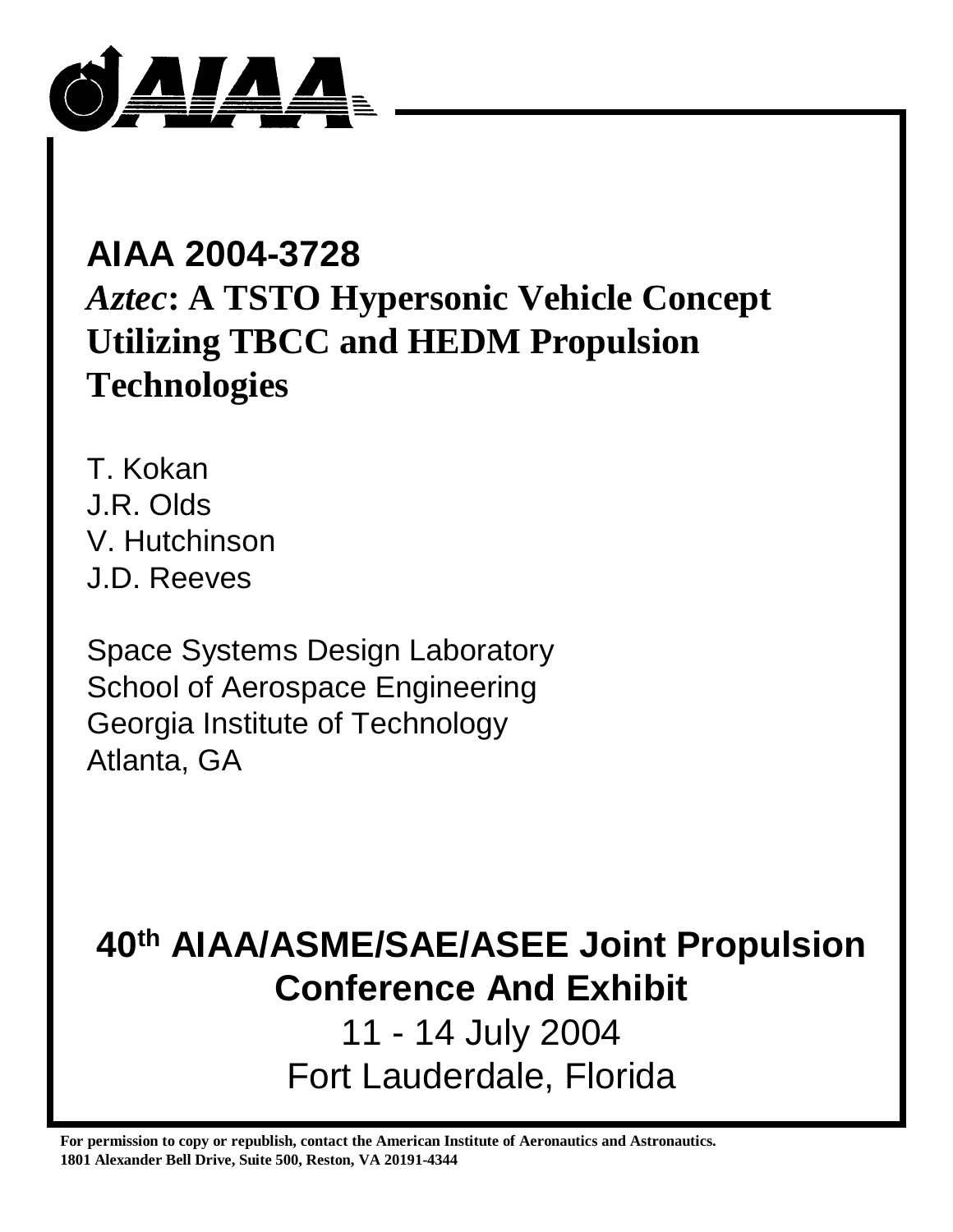# *Aztec***: A TSTO Hypersonic Vehicle Concept Utilizing TBCC and HEDM Propulsion Technologies**

Timothy Kokan<sup>\*</sup>, John R. Olds<sup>†</sup>, Virgil Hutchinson<sup>\*</sup>, John Daniel Reeves<sup>\*</sup>

*Space Systems Design Lab School of Aerospace Engineering Georgia Institute of Technology, Atlanta, GA, 30332-0150 timothy\_kokan@ae.gatech.edu* 

**The** *Aztec* **reusable launch vehicle (RLV) concept is a two-stage-to-orbit (TSTO) horizontal takeoff, horizontal landing (HTHL) vehicle. The first stage is powered by ten JP-5 fueled turbine-based combined-cycle (TBCC) engines. The second stage is powered by three high energy density matter (HEDM)/liquid oxygen (LOX) staged-combustion rocket engines. The HEDM fuel is a liquid hydrogen-based propellant with a solid aluminum and methane gel additive.** 

*Aztec* **is designed to deliver 20,000 lbs of payload to a 100 nmi x 100 nmi x 28.5**° **orbit due East out of Kennedy Space Center (KSC). The second stage separates at Mach 8 and continues to the target orbit while the first stage flies back to KSC in ramjet mode. For the above payload and target orbit, the gross lift-off weight (GLOW) is estimated to be 690,000 lbs and the total dry weight for both stages is estimated to be 230,000 lbs. Economic analysis indicates that the** *Aztec* **recurring launch costs will be approximately \$590 per lb. of payload delivered to the target orbit. The total non-recurring cost including design, development, testing and evaluation (DDT&E), acquisition of the first vehicle, and the construction of launch and processing facilities is expected to be \$13.6B. All cost figures are in FY\$2004 unless otherwise noted.** 

**Details of the** *Aztec* **design including external and internal configuration, aerodynamics, mass properties, first and second stage engine performance, ascent and flyback trajectory, aeroheating results and thermal protection system (TPS), vehicle ground operations, vehicle safety and reliability, and a cost and economics assessment are provided.** 

# **Nomenclature**

| $\alpha$         | $=$ angle-of-attack, $\circ$                      |
|------------------|---------------------------------------------------|
| AFRSI            | $=$ Advanced Flexible Reusable Surface Insulation |
| ASTP             | $=$ Advanced Space Transportation Program         |
| CAD              | $=$ computer aided design                         |
| <b>CER</b>       | $=$ cost estimating relationship                  |
| $c_L$            | $=$ coefficient of lift                           |
| <i>DDT&amp;E</i> | $=$ design, development, test, & evaluation       |
| DSM              | $=$ Design Structure Matrix                       |
| EMA              | $=$ electro-mechanical actuators                  |
| <b>GLOW</b>      | $=$ gross lift-off weight                         |
| <b>GRC</b>       | $=$ Glenn Research Center                         |

-

\* Graduate Research Assistant, School of Aerospace Engineering, Student member AIAA.

† Associate Professor, School of Aerospace Engineering, Associate Fellow AIAA.

Copyright © 2004 by Timothy Kokan and John R. Olds. Published by the American Institute of Aeronautics and Astronautics, Inc. with permission.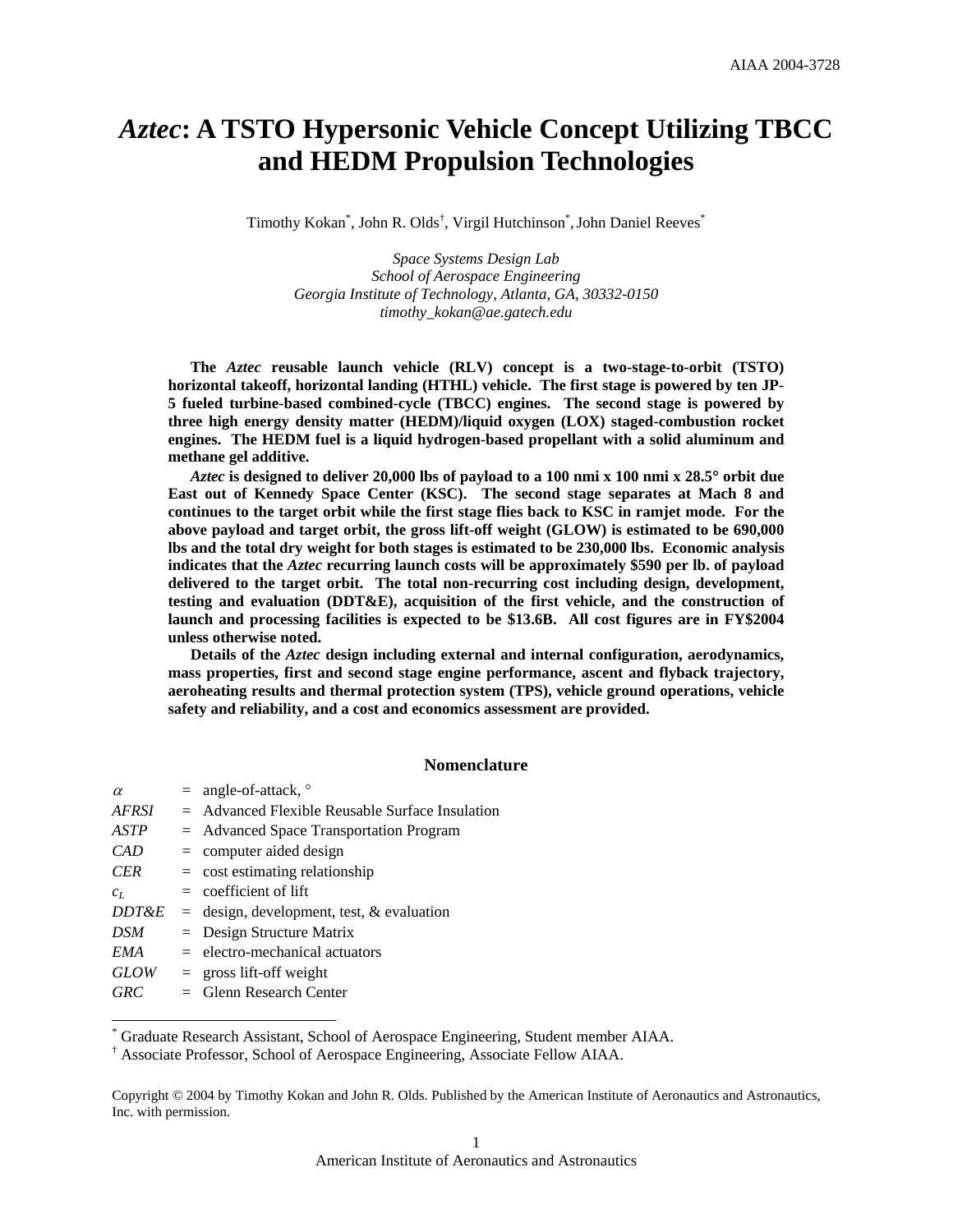| <b>HEDM</b>      | $=$ | high energy density matter                 |
|------------------|-----|--------------------------------------------|
| <b>HTHL</b>      | $=$ | horizontal takeoff, horizontal landing     |
| IOC              | $=$ | initial operating capability               |
| <i>Isp</i>       | $=$ | specific impulse, sec                      |
| <b>KSC</b>       | $=$ | Kennedy Space Center                       |
| <i>LCC</i>       | $=$ | life cycle cost                            |
| LOX              | $=$ | liquid oxygen                              |
| <i>LRU</i>       | $=$ | line replacement unit                      |
| <b>MECO</b>      | $=$ | main engine cutoff                         |
| <b>MER</b>       | $=$ | mass estimating relationship               |
| MR               | $=$ | mass ratio (gross weight / burnout weight) |
| <b>MSFC</b>      | $=$ | Marshall Space Flight Center               |
| <i>OMS</i>       | $=$ | orbital maneuvering system                 |
| <b>PEF</b>       | $=$ | propellant packaging efficiency            |
| $\boldsymbol{q}$ | $=$ | dynamic pressure, psf                      |
| <b>RCS</b>       | $=$ | reaction control system                    |
| RLV              | $=$ | reusable launch vehicle                    |
| <b>RTA</b>       | $=$ | Revolutionary Turbine Accelerator          |
| <b>TBCC</b>      | $=$ | turbine-based combined-cycle               |
| <b>TFU</b>       | $=$ | theoretical first unit                     |
| <b>TPS</b>       | $=$ | thermal protection system                  |
| TSTO             | $=$ | two-stage-to-orbit                         |
| <b>TUFI</b>      | $=$ | Toughened Unipiece Fibrous Insulation      |
| <b>UHTC</b>      | $=$ | Ultra-High Temperature Ceramic             |

# **I. Introduction**

NASA Glenn Research Center (GRC) is currently working to develop and demonstrate a reusable turbine-based propulsion system as part of NASA's Advanced Space Transportation Program (ASTP)<sup>1</sup>. TBCC engines are propulsion system as part of NASA's Advanced Space Transportation Program (ASTP)<sup>1</sup>. TBCC engines are multimode engines that provide significant benefits over conventional rocket engines. These engines use atmospheric oxygen along with on-board fuel as propellants. This is an important advantage over rocket engines in that the oxygen, which makes up a significant portion of the gross weight of a conventional launch vehicle, does not need to be carried along in propellant tanks on a TBCC-powered vehicle. Operational benefits such as reduced turnaround time, improved reusability, and improved versatility for launch and landing sites are also possible with TBCC propulsion systems $<sup>1</sup>$ .</sup>

GRC and NASA Marshall Space Flight Center (MSFC) are also currently working on HEDM propulsion development and testing. MSFC has performed a series of small-scale, hot fire tests on several new hydrocarbonbased HEDM propellants such as quadricyclane, 1-7 Octadiyne, AFRL-1, and CINCH<sup>2</sup>. Based upon this round of small-scale tests, MSFC is planning a larger scale engine test program to further demonstrate the performance of these new fuels.

The research at GRC has focused more upon hydrogen-based HEDM propellants. Experiments in the formation of solid hydrogen particles in liquid helium have been performed<sup>3</sup>. Studies using gelled hydrogen and metallized gelled hydrogen fuels have shown potential in significantly increasing payload delivery capability and/or reducing  $GLOW<sup>4,5</sup>$ . Gelled hydrogen fuel consists of liquid hydrogen with solid, frozen particles of a different fuel added to form a gel structure in the hydrogen. Methane is an example of a potential gellant particle used in conjunction with hydrogen. Metallized gelled propellants introduce metallic particles, such as aluminum, into the gellant. The result is a higher specific impulse  $(I_{\rm so})$  engine, with significantly higher fuel density over standard hydrogen fuel.

These new technologies, each with very promising benefits for future reusable launch vehicles, are incorporated into *Aztec*. *Aztec* is a two-stage, fully reusable vehicle with a TBCC first stage and a HEDM rocket second stage. The first and second stages take off horizontally and each lands horizontally. The first stage TBCC engines operate in three distinct modes: afterburning turbojet, ramjet, and scramjet. The TBCC engines are in an over-under configuration with the upper flow path being the low speed turbojet path while the lower flow path is for the high speed ramjet and scramjet modes. The engine operates in turbojet mode from takeoff to Mach 2.5. In the transonic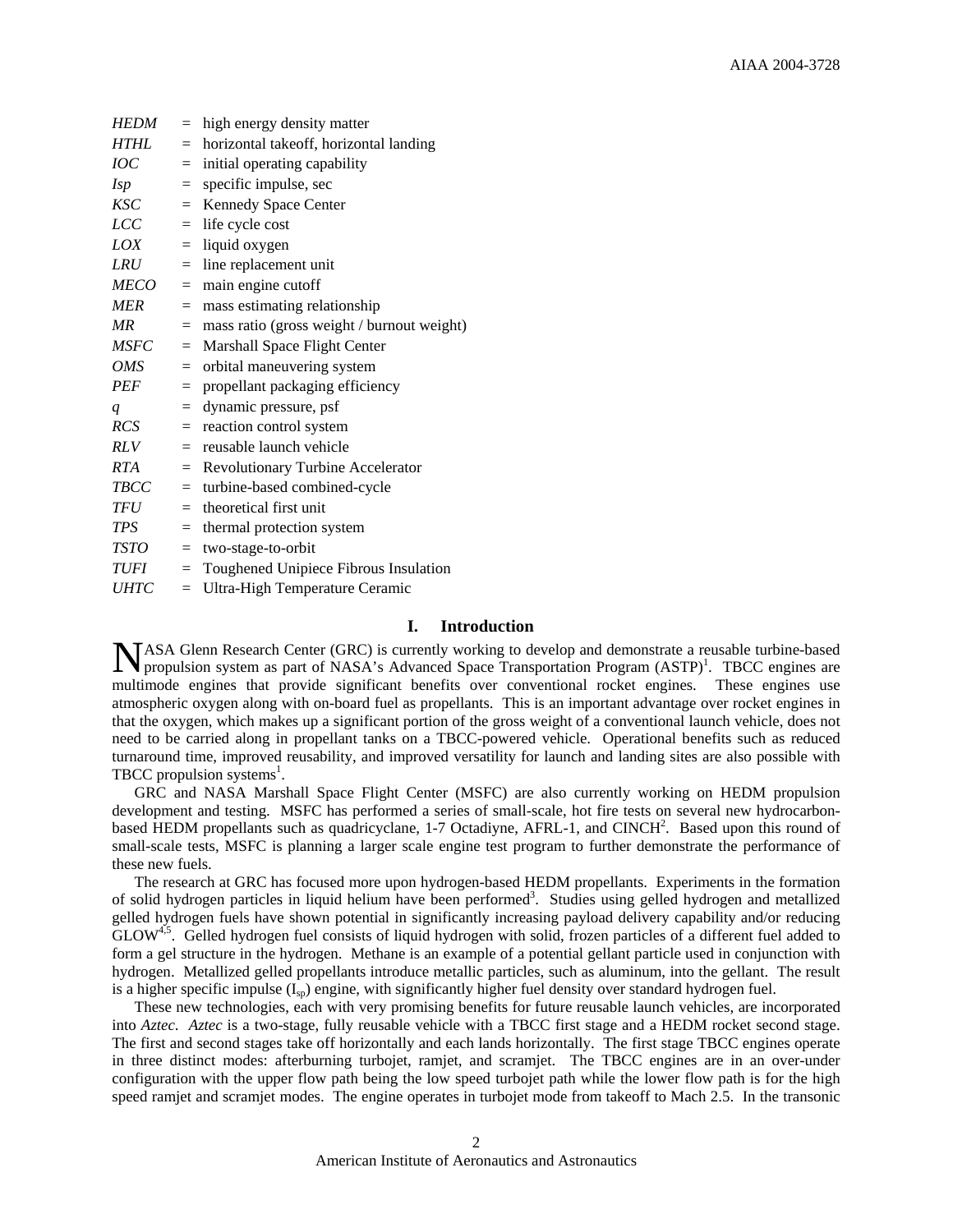region, from Mach 0.8 to Mach 1.5, the second stage HEDM rocket engines are used in conjunction with the first stage turbojets. This extra thrust in the transonic region is needed due to the fact that turbojet thrust suffers and drag increases significantly. From Mach 2.5 to Mach 6, the first stage engine operates in ramjet mode. This engine then transitions to scramjet mode and operates in this mode from Mach 6 to Mach 8. At Mach 8, the second stage separates and the first stage turns around and flies back in ramjet mode. The second stage HEDM rocket engines are then relit and propel the second stage to a 50 nmi x 100 nmi x 28.5° orbit. Upon reaching this orbit, the second stage engines are shut off and the vehicle coasts until reaching apogee. Once at apogee, the second stage main engines are used again to perform an orbital maneuvering burn to transition into the target 100 nmi x 100 nmi x 28.5° orbit.

A full multi-disciplinary vehicle design was performed for *Aztec*. Disciplines analyzed include: external and internal configuration with the solid modeling tool Pro/Engineer, aerodynamic analysis with APAS / HABP, mass estimation using standard industry mass estimating relationships (MERs), turbojet performance using T-BEAT, ramjet and scramjet performance using SCCREAM, rocket engine performance using REDTOP, ascent trajectory optimization using POST, flyback trajectory analysis using an Excel spreadsheet model, aeroheating analysis using Miniver, thermal protection system (TPS) sizing using TCAT, vehicle ground operations analysis using AATe, vehicle safety and reliability estimation using GT-Safety II, vehicle non-recurring cost estimation using NAFCOMderived cost estimating relationships (CERs), and an economics assessment using CABAM. An excellent description of each of these design tools can be found in reference 6.



**Figure 1.** *Aztec* **Concept Configuration** 

# **II. The** *Aztec* **Concept**

#### **A. Overview**

*Aztec* is a two-stage, fully reusable vehicle with a conical forebody first stage, highly swept wings on both the first and second stage, and twin vertical winglets on the first stage (see Figure 1). The first stage has ten JP-5 fueled TBCC engines in an over-under configuration (see Figure 1). The first stage holds three propellant tanks: a JP-5 tank for the TBCC engines, a HEDM tank, and a LOX tank for cross-feeding propellants to the second stage. The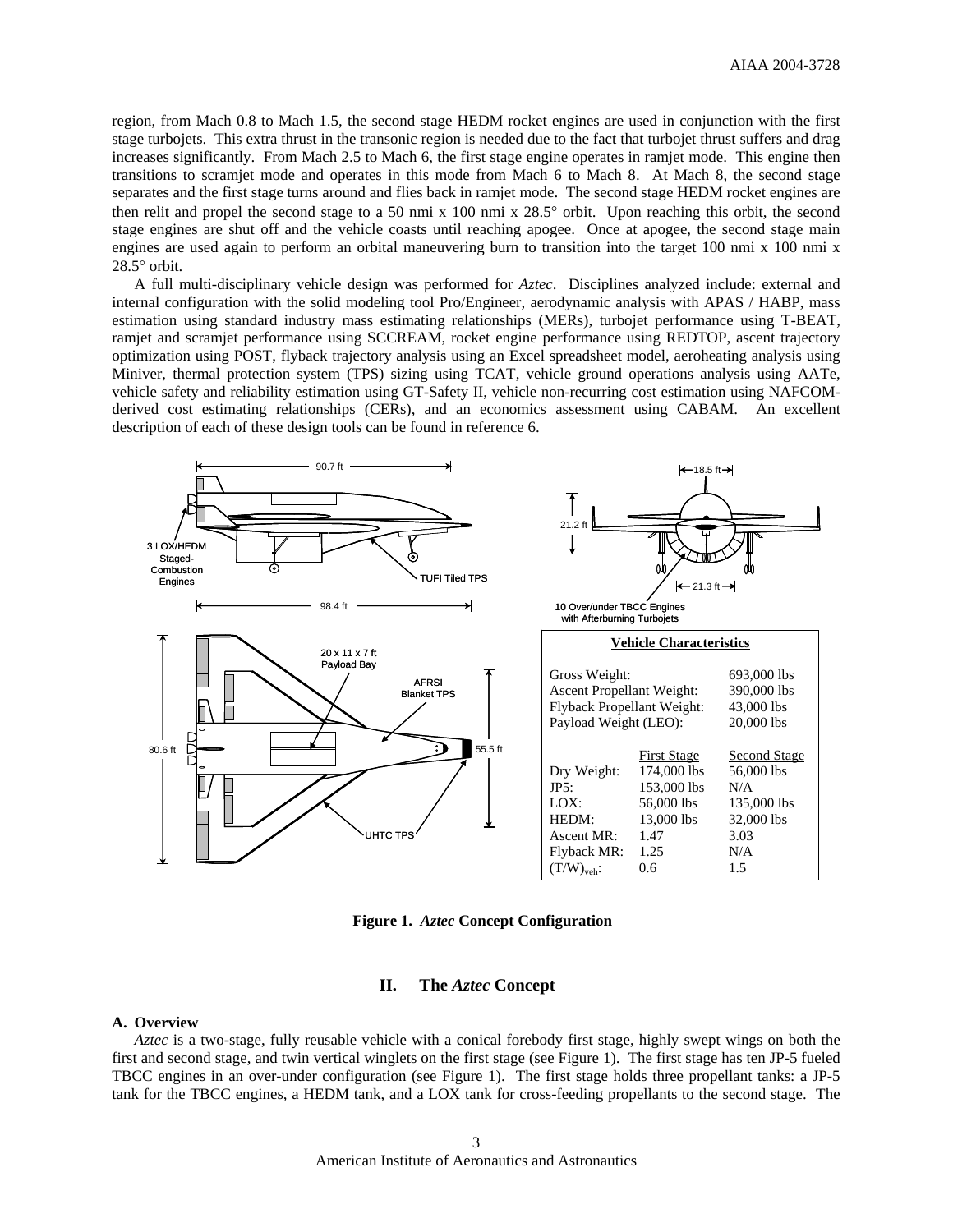cross-fed propellants are used when the second stage engines are firing during flight through the transonic region. The first stage has a three ramp forebody to precompress the air entering the underslung TBCC engines.

The second stage is powered by three LOX/HEDM fueled staged-combustion engines. The HEDM propellant used is a hydrogen-based fuel doped with solid methane and aluminum to increase the propellant density. This allows for a more compact second stage that is able to integrate more easily with the first stage.

The baseline *Aztec* is designed to deliver 20,000 lbs of payload to a 100 nmi x 100 nmi x 28.5° orbit due East out of Kennedy Space Center (KSC). The initial operating capability (IOC) for *Aztec* is designed to be 2025 with a technology freeze date of 2018. The baseline airframe life is designed to be 1,000 flights for both stages and the baseline engine life is designed to be 500 flights for both the airbreathing and rocket engines.

*Aztec* utilizes several additional advanced technologies currently under development. Ultra-High Temperature Ceramic (UHTC) TPS is used on the wing and tail leading edges, the nose, and the cowl leading edge in order to avoid actively cooling these high temperature areas. The remainder of the windward side of both vehicles is covered with Toughened Unipiece Fibrous Insulation (TUFI) TPS tiles while the leeward side of both vehicles is covered with Advanced Flexible Reusable Surface Insulation (AFRSI) blankets. The main fuselage and wing structure of both vehicles is made of titanium-aluminide while the LOX, JP-5, and HEDM main propellant tanks are made of graphite-epoxy composites. To avoid using heavy hydraulic actuators and the subsequent heavy, high pressure hydraulic fluid lines, electro-mechanical actuators (EMAs) are used for control surface actuation on both stages.

# **B. Mission Profile**

*Aztec* takes off horizontally from a KSC spaceport in Florida (see Figure 2). *Aztec* uses its ten TBCC first stage engines to provide the required takeoff thrust. The takeoff thrust-to-weight is 0.6, with each afterburning turbojet engine providing approximately 41,600 lbs of sea-level static thrust. *Aztec* operates in this mode up to approximately Mach 0.8. At this point, the second stage HEDM rocket engines are lit in order to provide additional thrust to accelerate through transonic. The second stage rockets are needed due to the fact that the turbojet thrust suffers slightly through transonic and the overall vehicle drag increases significantly. The HEDM rocket engines are kept on until approximately Mach 1.5 and are then shut off until just prior to second stage separation.



**Figure 2.** *Aztec* **Mission Profile** 



**Figure 3. Second Stage Separation and Ascent** 

At Mach 2.5 the first stage TBCC engines switch to ramjet mode. This is done by closing off the low speed turbojet flow path and opening up the high speed ramjet/scramjet flow path. *Aztec* enters a 1,800 psf dynamic pressure (q) flight profile and flies along this constant pressure boundary up to Mach 6. At Mach 6, the TBCC engines switch to scramjet mode by decreasing the backpressure to obtain super sonic combustion. *Aztec* then flies on a 2,000 psf dynamic pressure profile while in scramjet mode. This increase in dynamic pressure can be accomplished because the static pressure within the combustor reduces significantly once the normal shock is removed, thus allowing for a higher dynamic pressure while not increasing engine weight.

*Aztec* flies in scramjet mode until Mach 8. At this point, the vehicle pulls up off the dynamic pressure flight profile. At a dynamic pressure of 250 psf, the second stage engines are relit to provide the necessary thrust to reach the staging dynamic pressure of 10 psf. Staging occurs at approximately Mach 8.2, a flight path angle (γ) of 10.7°,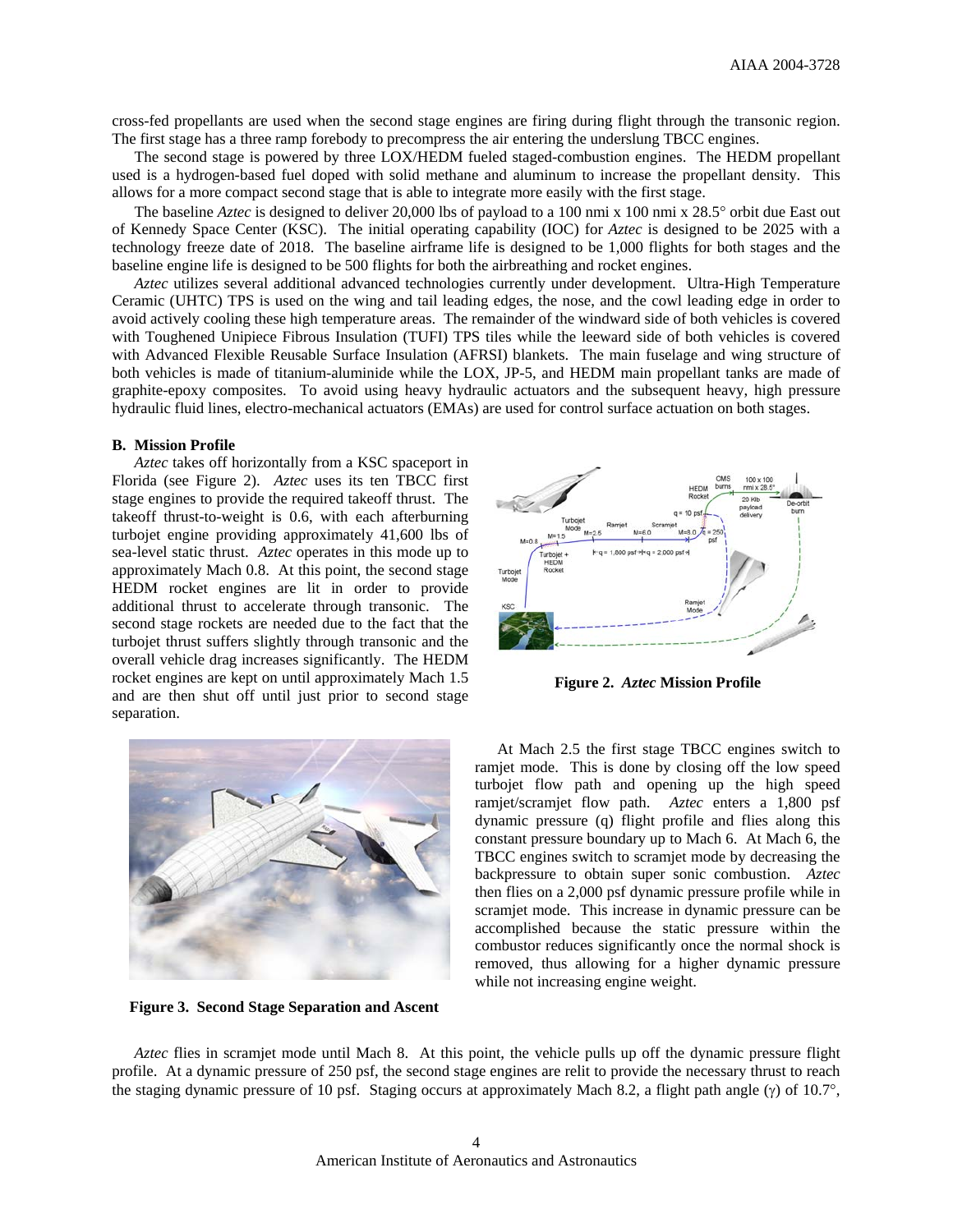and an altitude of approximately 215,000 ft. Upon separation, the second stage continues its ascent (see Figure 3). The first stage then turns around while slowing down and descending, and returns to the launch site in ramjet mode.

The second stage continues its ascent and enters into a 50 nmi x 100 nmi x 28.5° orbit. Main engine cut-off (MECO) occurs at perigee. The second stage coasts until apogee where the vehicle performs a  $\Delta V$ , using the main HEDM engines, to get into a 100 nmi circular orbit. The payload bay doors are opened and the payload released. The second stage finally de-orbits and performs an unpowered, autonomous landing.

# **III. Multidisciplinary Design Process**

The conceptual design of a reusable launch vehicle involves many disciplines. These disciplines are highly coupled with one another. Figure 4 is a design structure matrix (DSM) for the *Aztec* conceptual design process.

A DSM provides a very concise, structured means of representing the disciplines involved and the interactions between disciplines. The links between the discipline boxes represent data flow from one discipline to another. The links in the upper right represent data flow downstream while the links in the lower left represent the data flow upstream. Upstream data flow requires iteration in order to converge the design. The conceptual vehicle design has two main iteration loops: one between propulsion, trajectory, aeroheating, and weights & sizing, and the other between ground operations, safety & reliability, and economics.



**Figure 4.** *Aztec* **Design Structure Matrix** 

For *Aztec*, the main iteration loop between propulsion, trajectory, aeroheating, and weights & sizing required 10 iterations to converge. This convergence rate is typical of conceptual vehicle design processes of this type. Convergence was defined as a less than 0.1% change in overall vehicle mass ratio and mixture ratio from one iteration to the next. The second stage was reconverged at each iteration of the first stage main convergence loop. Second stage convergence required 3-5 iterations each time. Although this method requires iteration between the first and second stage, a more optimal staging point can be found as opposed to simply specifying the staging condition ahead of time.

Each discipline has one or more conceptual design tools associated with it. Table 1 provides a listing of each discipline and its associated design tool or tools.

| Discipline                 | Analysis Tool       |
|----------------------------|---------------------|
| Configuration & CAD        | Pro/E. MathCAD      |
| Aerodynamics               | APAS (UDP, HABP)    |
| Turbojet Propulsion        | T-BEAT              |
| Ramjet/Scramjet Propulsion | <b>SCCREAMv6</b>    |
| <b>Rocket Propulsion</b>   | <b>REDTOP</b>       |
| <b>Ascent Trajectory</b>   | POST 3-D            |
| <b>Flyback Trajectory</b>  | MS Excel            |
| Aeroheating                | <b>MINIVER</b>      |
| Weights & Sizing           | MS Excel            |
| Operations                 | AATe, Arena         |
| Safety & Reliability       | <b>GT</b> Safety II |
| Cost                       | NAFCOM-99           |
| Economics                  | <b>CABAM</b>        |
|                            |                     |

**Table 1.** *Aztec* **Disciplinary Design Tools**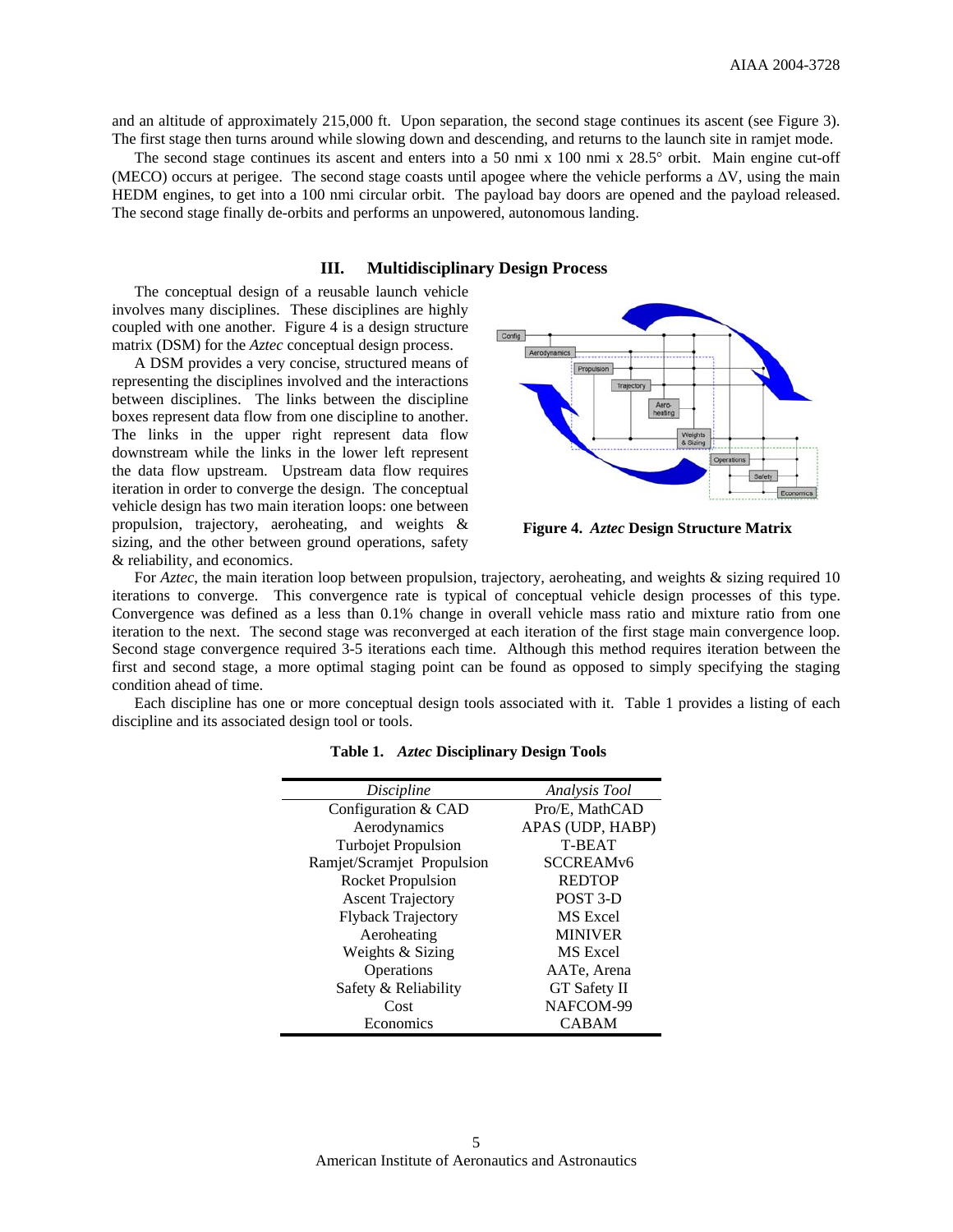# **IV. Baseline Design Results**

### **A. Internal Configuration and Layout (CAD)**

*Aztec's* first stage has a length of 98.4 ft (nose-to-tail) for the baseline configuration. The baseline first stage fuselage volume is  $8,200$  ft<sup>3</sup>. The maximum first stage fuselage width is 21.3 ft and the maximum vehicle height, including engine cowl and landing gear, is 18.0 ft. The second stage has a length of 90.7 ft with a total fuselage volume of 9,500 ft<sup>3</sup>. The maximum fuselage width for the second stage is 18.5 ft with a maximum vehicle height, including the landing gear, of 11.0 ft. The payload bay on the second stage is 20 ft. long, 11 ft. wide, and between 6 ft. and 8 ft. tall. The height varies because the top of the payload bay conforms to the rounded top of the second stage fuselage.

Propellant tanks, landing gear, engine structure, and the payload bay are packaged on both stages using Pro/Engineer, a solid modeling Computer Aided Design (CAD) package. First and second stage internal and external views of *Aztec* are shown in Figures 5, 6, 7, and 8.

An important output of the configuration discipline is the propellant packaging efficiency (PEF) of each stage. The PEF is defined as the percentage of fuselage volume occupied by the main propellant tanks. This packaging efficiency term is fed into the weights & sizing discipline to calculate the total propellant volume.

In order to remove the configuration discipline from the main design loop, a curve fit of packaging efficiency as a function of vehicle length is performed. Packaging efficiency changes as vehicle length changes because certain internal components such as the payload bay must retain their size no matter how the size of the vehicle changes. The PEF curve fit is created from three different CAD layouts at three different lengths. A second order curve fit of these three points is then created in order to allow rapid calculation of PEF as vehicle length changes. This curve fit equation is then used in the weights & sizing discipline. The converged first stage packaging efficiency for *Aztec* is 65.5% while the second stage packaging efficiency is 55.1%. The second stage has a lower packaging efficiency because a significant percentage of the internal fuselage volume is occupied by the payload bay.



**Figure 5.** *Aztec* **First Stage External CAD Image** 



**Figure 6.** *Aztec* **Second Stage External CAD Image** 



**Figure 7.** *Aztec* **First Stage Internal CAD Image** 



**Figure 8.** *Aztec* **Second Stage Internal CAD Image**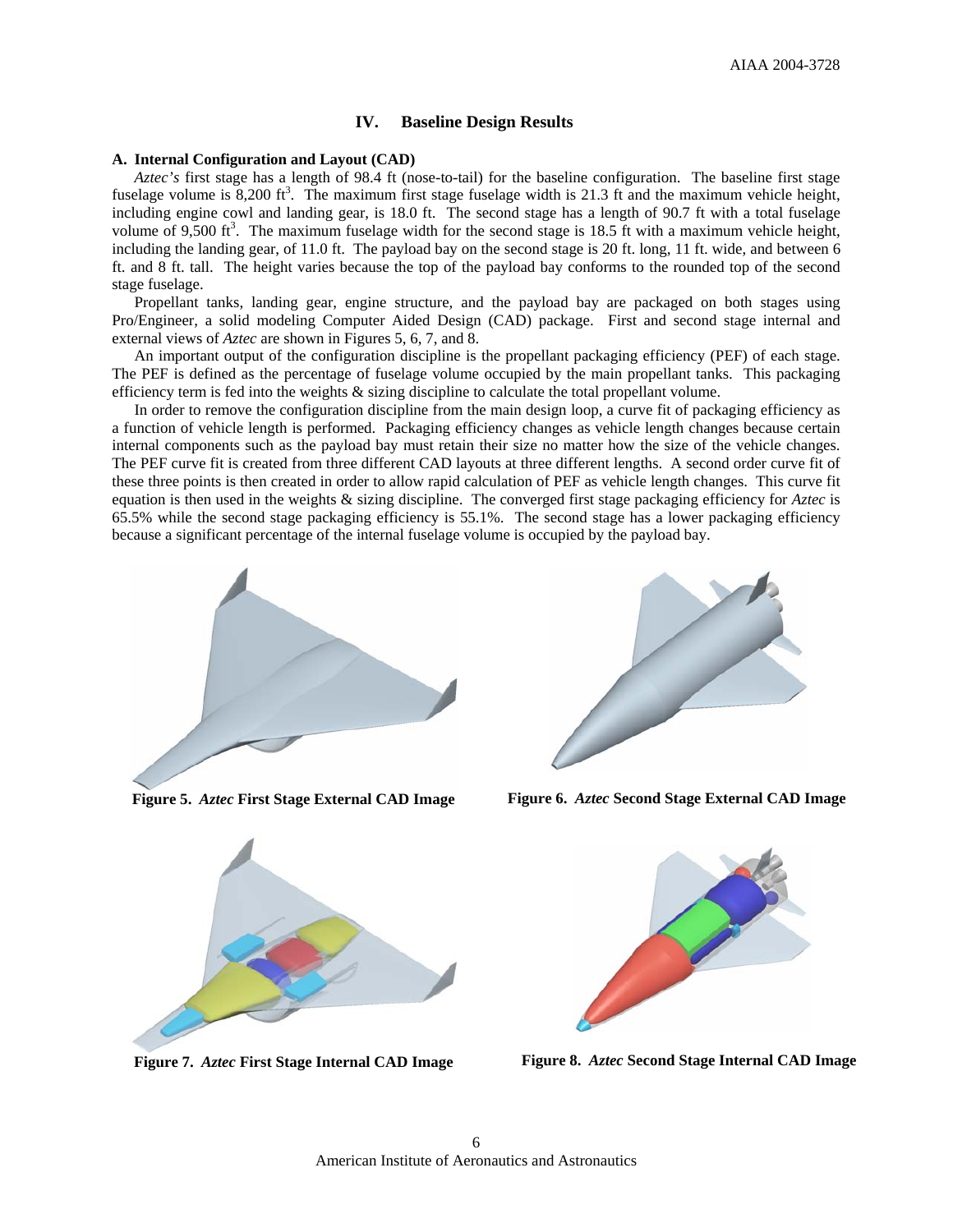The internal volume of the first stage is dominated by the four main propellant tanks. The non-integral HEDM propellant tank, which holds fuel that is cross-fed to the second stage during transonic flight, is located in the first stage midbody in Figure 7. The non-integral LOX propellant tank, which is also cross-fed to the second stage in the transonic region, is located in the midbody of the first stage in front of the HEDM tank. The partially-integral JP-5 tanks used to fuel the TBCC engines on the first stage are located in the forebody and aftbody. A LOX density of 71.3 lbs/ft<sup>3</sup>, a JP-5 density of 50.1 lbs/ft<sup>3</sup>, and a HEDM density of 10.7 lbs/ft<sup>3</sup> are assumed for each stage. The HEDM propellant is comprised of liquid hydrogen, solid methane, and solid aluminum. The propellant is 60% aluminum by weight in order to increase the overall propellant density<sup>4</sup>. The remaining internal components shown in the first stage CAD model are the two main landing gear compartments and the nose landing gear compartment. The main landing gear is located in the wing and extends down beside the TBCC engine cowl.

The internal volume of the second stage is dominated by the main propellant tanks and the payload bay. The partially-integral HEDM propellant tank is located in the forebody in Figure 8. The midbody of the second stage is filled by the large payload bay. There are three main non-integral LOX tanks; two cylindrical tanks beside the payload bay in the midbody and one larger LOX tank with an elliptical cross-section located just behind the payload bay. The three main rocket engines can be seen in the back of the vehicle. Also included in the CAD model are the LOX and HEDM propellant tanks for the orbital maneuvering system (OMS) and reaction control system (RCS). The remaining components shown in the CAD model are the two main landing gear compartments located beside the large main LOX propellant tank and the nose landing gear located in front of the main HEDM propellant tank. The landing gear compartments for both vehicles are sized using historical gear and tire sizes for aircraft of comparable size and weight<sup>7</sup>.

#### **B. Aerodynamics**

*Aztec's* first stage consists of a three ramp, Mach 5.5, elliptical conic forebody on the windward side. The initial half-angle is 5.0° which transitions eventually to a half-angle of 18.0° just before the cowl inlet. The leeward side of the forebody is a much shallower-angled elliptical conic whose volume is used for packaging of the main propellant tanks. The midbody is designed to allow the appropriate volume for the main LOX and HEDM tanks while still allowing room for TBCC engine turbomachinery. The figure below is a three view of the *Aztec* aerodynamic model constructed in APAS, including both stages.



**Figure 9.** *Aztec* **APAS Model: Three View** 

The first stage wings are sized for a take-off speed of 250 knots using the APAS aerodynamics software<sup>8</sup>. The wings are positioned to provide static stability throughout the flight regime. The baseline configuration has a theoretical wing planform area  $(s_{ref})$  (extending into the fuselage) of 3,480 ft<sup>2</sup>. At take-off, the first stage has a coefficient of lift (c<sub>L</sub>) of 0.86 at an angle-of-attack ( $\alpha$ ) of 20°. The wing has a 55° leading edge sweep and is a 5%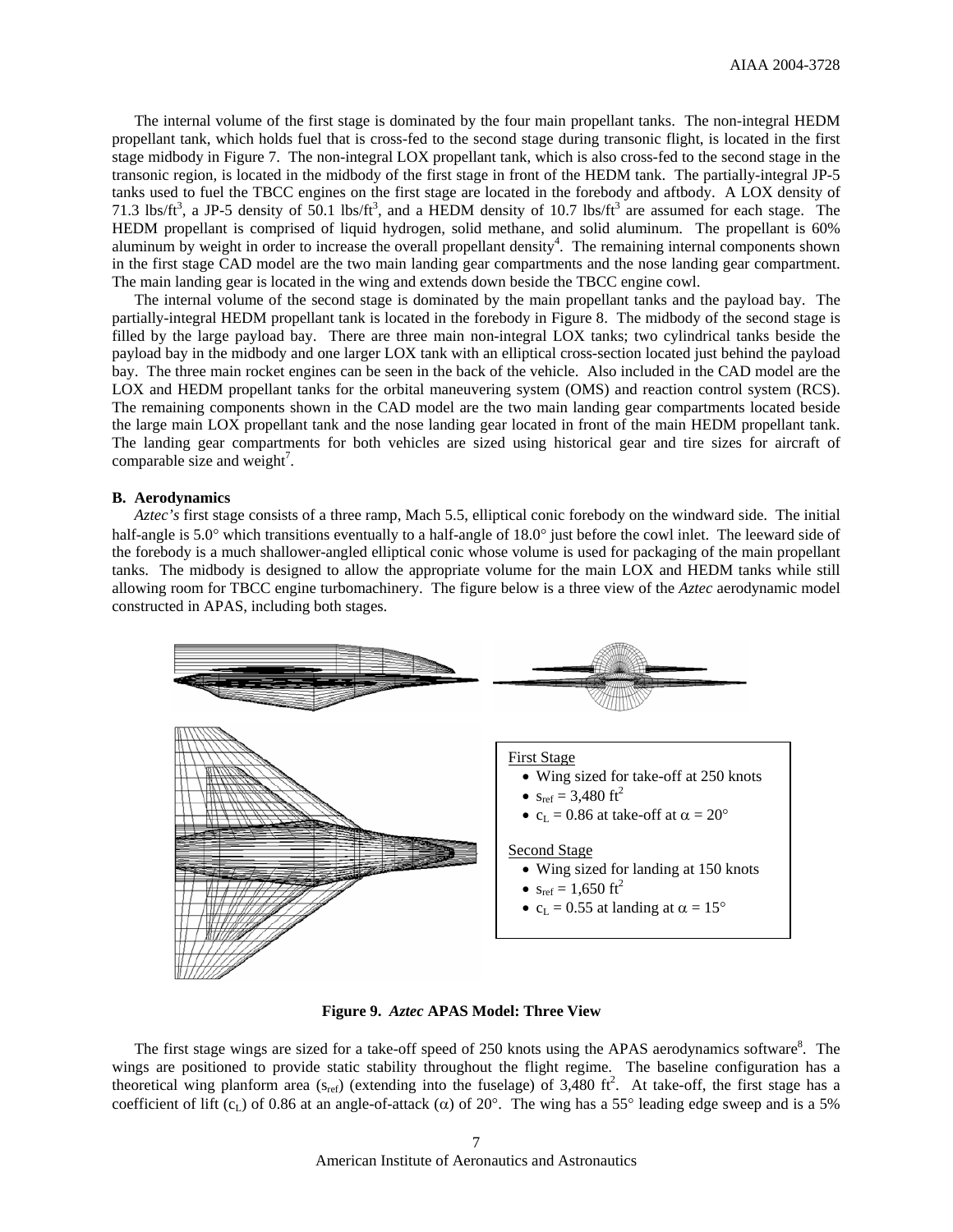thick biconvex airfoil. The theoretical aspect ratio of the wing is 1.87 and the taper ratio is 0.20. The vertical tipfins are sized to have a total planform area of 2.5% of the total theoretical wing planform area.

The second stage wings are sized for landing at a speed of 150 knots, also using the APAS aerodynamics software. The second stage baseline configuration has a theoretical wing planform area  $(s_{ref})$  (extending into the fuselage) of 1,650 ft<sup>2</sup>. At landing, the second stage has a coefficient of lift (c<sub>L</sub>) of 0.55 at an angle-of-attack ( $\alpha$ ) of 15°. The wing has a 55° leading edge sweep and is a 5% thick biconvex airfoil. The theoretical aspect ratio of the wing is 1.87 and the taper ratio is 0.20. Second stage control surfaces are designed primarily to provide control authority during reentry and landing and provide little function during ascent.

APAS creates tables of lift and drag coefficients as a function of Mach number and angle of attack. This aerodynamic data is formatted for use in the POST 3-D trajectory analysis program. During vehicle convergence, the vehicle is scaled photographically which allows the assumption of constant aerodynamic coefficients during scaling. This assumption allows the removal of the aerodynamics discipline from the main engineering design loop, and thus aerodynamic analysis only needs to be done once at the beginning of the design process.

# **C. Propulsion**

*Aztec* uses ten JP-5 TBCC engines on the first stage. Each engine consists of a low speed afterburning turbojet mode and a high speed ramjet/scramjet mode in an over-under configuration. The afterburning turbojet mode is designed using T-BEAT, an in-house Georgia Tech turbine-based design and analysis tool<sup>9</sup>. The ramjet and scramjet modes are designed and analyzed using SCCREAM, the "Simulated Combined Cycle Rocket Engine Analysis Module"<sup>10</sup>. Both T-BEAT and SCCREAM provide tables of engine performance data including thrust, thrust coefficient, and I<sub>sp</sub> as a function of altitude and Mach number for use by POST 3-D.

Figure 10 is an example over-under TBCC configuration. The upper section contains the afterburning turbojet engines while the lower section is used for ramjet and scramjet modes. Mode changes are performed by actuating doors at the inlet and exit of the engine to open and close airflow for the lower and upper sections. These actuating doors are indicated by dotted lines in Figure 10.



**Figure 10. Over-Under TBCC Engine Configuration** 

*Aztec* uses the ten TBCC engines to accelerate the vehicle to the Mach 8.0 staging point. The engines are located underneath the first stage and receive precompressed air from the three ramp forebody. The engine cowl has a height of 3.6 feet in order to provide a Mach 5.5 shock-on-lip condition for the three forebody shocks. Each engine has an average width of 3.3 feet which provides a total inlet area of 12.0 ft<sup>2</sup> per engine. Table 2 provides some key TBCC engine design characteristics for the afterburning turbojet low speed mode.

| <i>Item</i>                            | Value      |
|----------------------------------------|------------|
| SLS Thrust (per engine)                | 41,600 lbs |
| $SLS I_{sp}$                           | 1,990 sec  |
| <b>Compressor Pressure Ratio</b>       | 22         |
| Max Turbine Inlet Temp $({}^{\circ}R)$ | 3,400      |
| Max Afterburner Temp (°R)              | 3,900      |
| <b>Compressor Efficiency</b>           | 0.94       |
| Turbine Efficiency                     | 0.96       |
| <b>Burner Efficiency</b>               | 0.99       |
| Engine Installed T/W                   | 6.0        |

**Table 2. Afterburning Turbojet Characteristics** 

For the high speed ramjet and scramjet modes, the following efficiencies were assumed: 90.0% mixer efficiency, 95.0% combustor efficiency and 98.0% nozzle efficiency.

Figure 11 and Figure 12 are plots of first and second stage thrust and I<sub>sp</sub> as a function of Mach number from takeoff to the Mach 8.0 staging point. Note that the thrust and  $I_{sp}$  are measured from cowl-to-tail. All forebody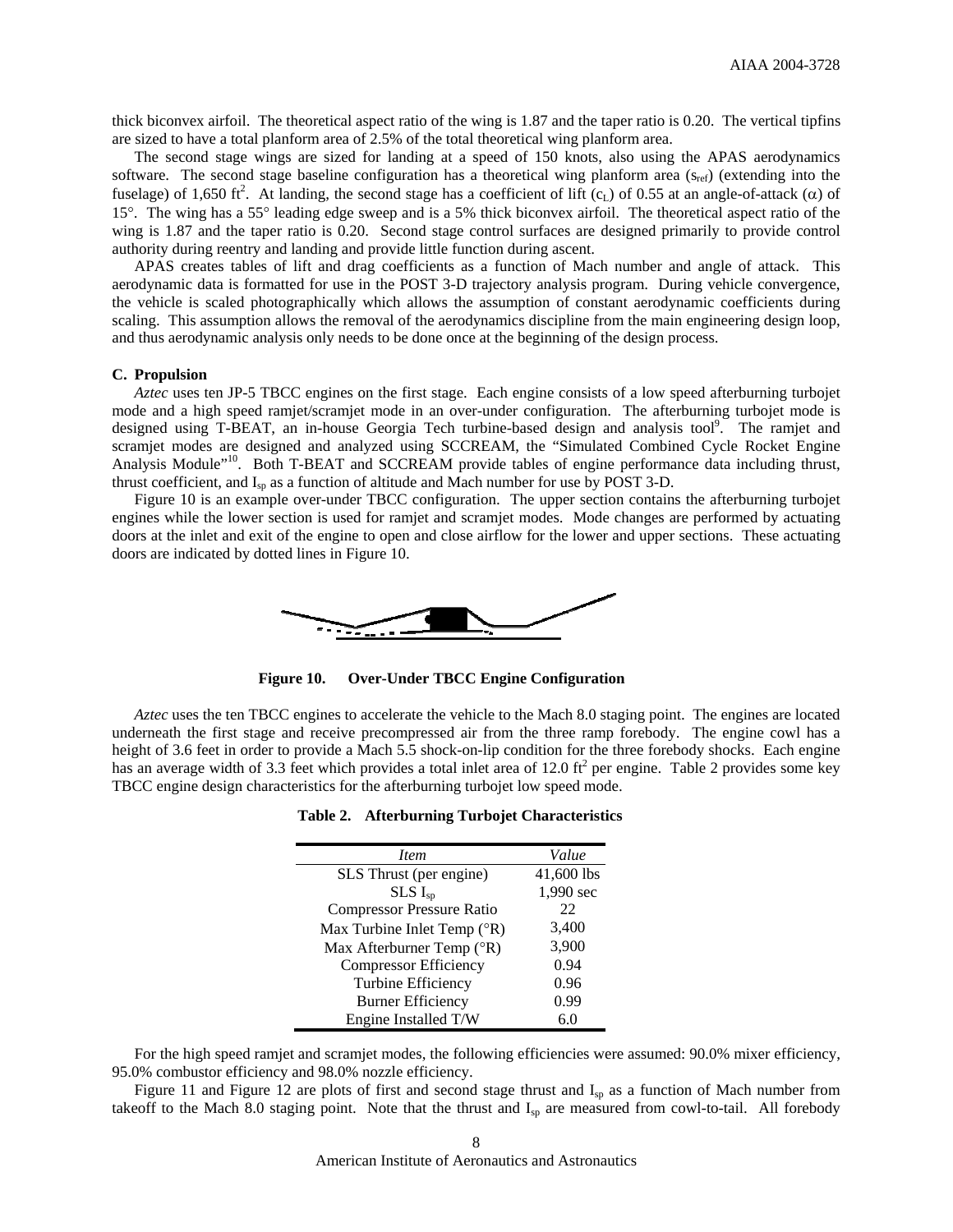pressures in front of the cowl are included in the aerodynamic drag computed by APAS. SCCREAM uses forebody geometry information, however, to determine mass capture into the engines.

As seen in Figure 11, at takeoff the ten afterburning turbojet engines are providing over 410,000 lbs of thrust which translates into a takeoff thrust-to-weight of 0.6. As stated previously, in the transonic region the second stage rockets are turned on in order to provide additional thrust to overcome the increase in drag. With both the first and second stage propulsion systems firing, *Aztec* punches through transonic. Once through transonic, the second stage engines are turned off and the first stage afterburning turbojet engines accelerate *Aztec* to the Mach 2.5 transition to ramjet mode.

*Aztec's* second stage uses three LOX-HEDM staged-combustion engines. The engines are used at two distinct points during the ascent trajectory: first during the transonic region in order to provide additional thrust to overcome the added transonic wave drag, and second after separation to accelerate the second stage from the Mach 8.0 staging point to a 50 nmi x 100 nmi x 28.5° orbit.



**Figure 11. First and Second Stage Thrust and Mach # vs. Time** 

**Figure 12.** First and Second Stage I<sub>sp</sub> and Mach # **vs. Time** 

Table 3 provides key design and performance characteristics of these rocket engines. The engines are designed with a chamber pressure of 3,000 psia with a mixture ratio of 4.2. This mixture ratio was selected based upon previous research performed on using high energy density propellants for launch vehicle propulsion systems<sup>4</sup>.

| Item                         | Value               |
|------------------------------|---------------------|
| Vacuum Thrust (per engine)   | 125,000 lbs         |
| Vacuum $I_{sp}$              | 468.8 sec           |
| O/F                          | 4.2                 |
| Expansion Ratio $(\epsilon)$ | 80                  |
| <b>Chamber Pressure</b>      | 3,000 psia          |
| Exit Area (per engine)       | $12.5 \text{ ft}^2$ |
| Engine Uninstalled T/W       | 64.8                |

**Table 3. Second Stage Rocket Engine Characteristics** 

The rocket engine propellants are a hydrogen based HEDM fuel and LOX. The HEDM fuel is comprised of liquid hydrogen, solid aluminum, and a methane gellant. The fuel is 60% by mass aluminum. The solid aluminum particles are added to the fuel mixture primarily to increase overall fuel density. In calculating the fuel density, Equation  $(1)$  is used<sup>4</sup>.

$$
\rho_{\text{fuel}} = \frac{1}{\frac{1 - ML}{\rho_{\text{LH}_2}} + \frac{ML}{\rho_{\text{Al}}}}
$$
\n(1)

American Institute of Aeronautics and Astronautics 9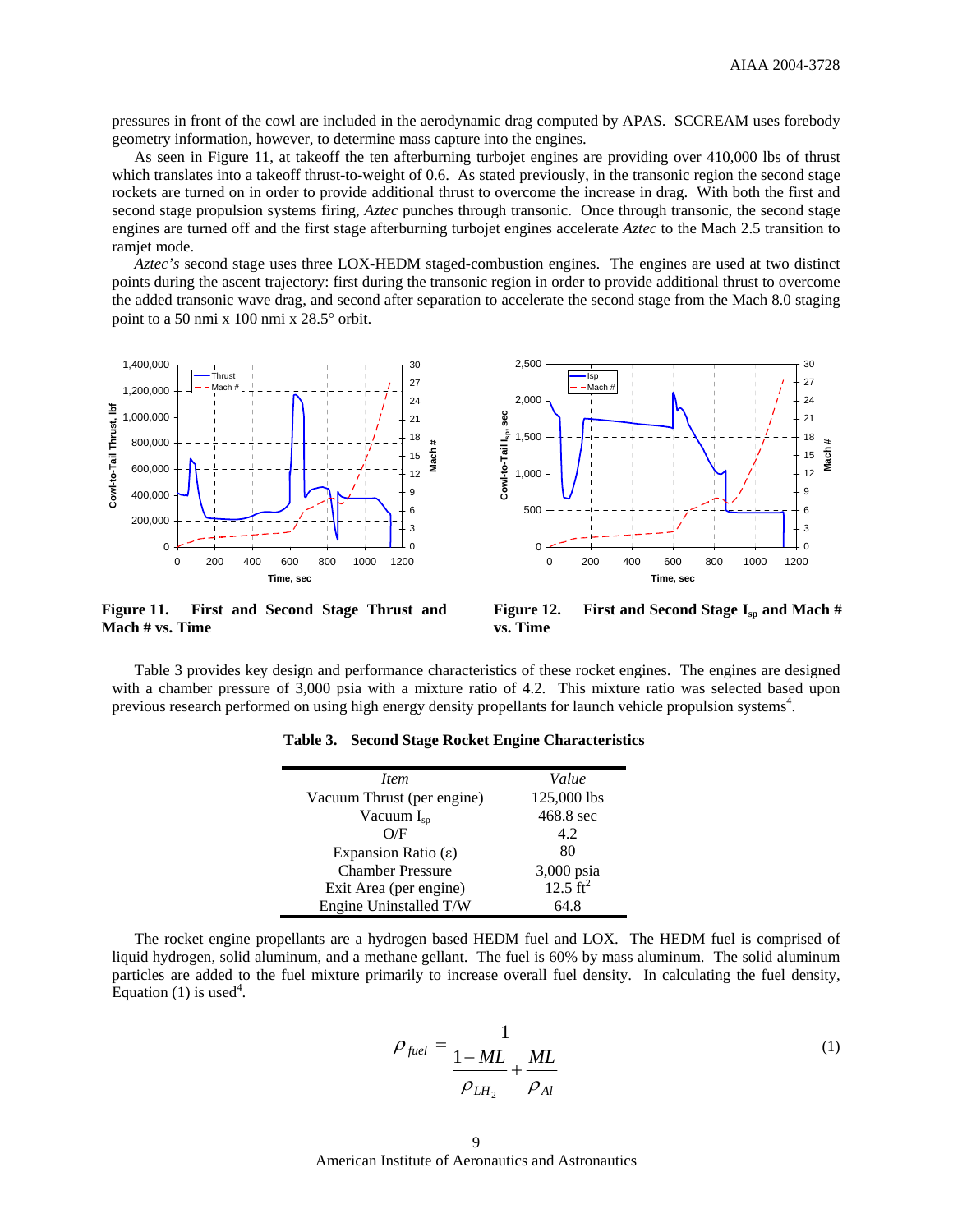*ML* is the metal loading (in this case, 0.6),  $\rho_{\text{field}}$  is the calculated fuel density,  $\rho_{\text{LH2}}$  is the liquid hydrogen density of 4.43 lbs/ft<sup>3</sup>, and  $\rho_{Al}$  is the solid aluminum density of 178.80 lbs/ft<sup>3</sup>. As is proposed in reference 4, the methane gellant density is not used in the fuel density calculation.

This results in a fuel density of 10.7 lbs/ft<sup>3</sup> which is significantly higher than the normal boiling point liquid hydrogen density of 4.43 lbs/ft<sup>3</sup>. The calculated vacuum  $I_{sp}$  of 468.8 sec is based upon a quoted  $I_{sp}$  of 439.9 sec<sup>4</sup> for an engine with an expansion ratio of 40, a chamber pressure of 2,250 psia, and an  $I_{sp}$  efficiency of 0.94. The  $I_{sp}$ efficiency takes into account nozzle, engine cycle, reaction, and combustor inefficiencies. By increasing the chamber pressure and expansion ratio<sup>11</sup>, and assuming a higher  $I_{sp}$  efficiency (smaller losses due to nozzle boundary layer effects, engine cycle inefficiencies, and reaction and combustor inefficiencies) for this advanced engine design, the calculated  $I_{\rm SD}$  of 468.8 is obtained.

#### **D. Performance (Trajectory Optimization)**

*Aztec's* trajectory is optimized such that the final weight of a given stage is maximized by changing the pitch angles during both turbojet mode and pull-up for the first stage and throughout the second stage trajectory subject to several constraints. The constraints on the first stage trajectory are a maximum wing normal force, a maximum dynamic pressure, a staging dynamic pressure, and a minimum staging flight path angle. The constraint on the second stage trajectory is the target 50 nmi x 100 nmi x 28.5° orbit. The trajectory analysis is performed by the Program to Optimize Simulated Trajectories (POST 3-D)<sup>12</sup>, a three degree-of-freedom trajectory simulation tool.

From takeoff to Mach 2.5, *Aztec's* trajectory is controlled by changing pitch angles as a function of Mach number. Of interest in this region of the trajectory is the means by which *Aztec* flies through transonic. As was mentioned in the previous section, at Mach 0.8 the second stage rocket engines are turned on in order to provide additional thrust to overcome the added drag. These engines stay on until Mach 1.5 where they are throttled down and shut off. The turbojet engines are then used to accelerate *Aztec* to the Mach 2.5 transition point to ramjet mode.

As seen in Figure 14, *Aztec* flies a dynamic pressure boundary throughout ramjet and scramjet modes from Mach 2.5 to Mach 8.0. This technique is used to provide optimal air-breathing engine performance. In ramjet mode, the dynamic pressure is ramped up to a constant 1,800 psf. The dynamic pressure is increased to 2,000 psf upon transition to scramjet mode. This can be done due to the fact that the normal shock that exists in the engine during ramjet mode is expelled upon transition to scramjet mode. As a result, the static pressure in the engine decreases significantly.



**Figure 13. Altitude vs. Time** 

**Figure 14. Dynamic Pressure vs. Mach #**

The static pressure in the engine is related to the dynamic pressure boundary flown and affects the structural weight of the engine. The higher the static pressure in the engine, the heavier the engine structure is required to be. The dynamic pressure boundary is constrained through the use of a linear feedback control guidance scheme in which the dynamic pressure is held to the specified boundary by varying the angle-of-attack of the vehicle<sup>13</sup>.

At Mach 8.0, *Aztec* comes off of the 2,000 psf dynamic pressure boundary and performs a pull-up maneuver before staging. At a dynamic pressure of 250 psf, the second stage engines are relit to provide the thrust necessary to reach the 10 psf dynamic pressure staging condition. The second stage then separates from the first stage and flies to the target 50 nmi x 100 nmi x 28.5° orbit while the first stage turns around and flies back to KSC in ramjet mode. The main propulsion system on the second stage is then used as the OMS propulsion system in order to circularize in the 100 nmi orbit. The LOX/HEDM OMS propulsion system can deliver 450 ft/sec of on-orbit ∆V.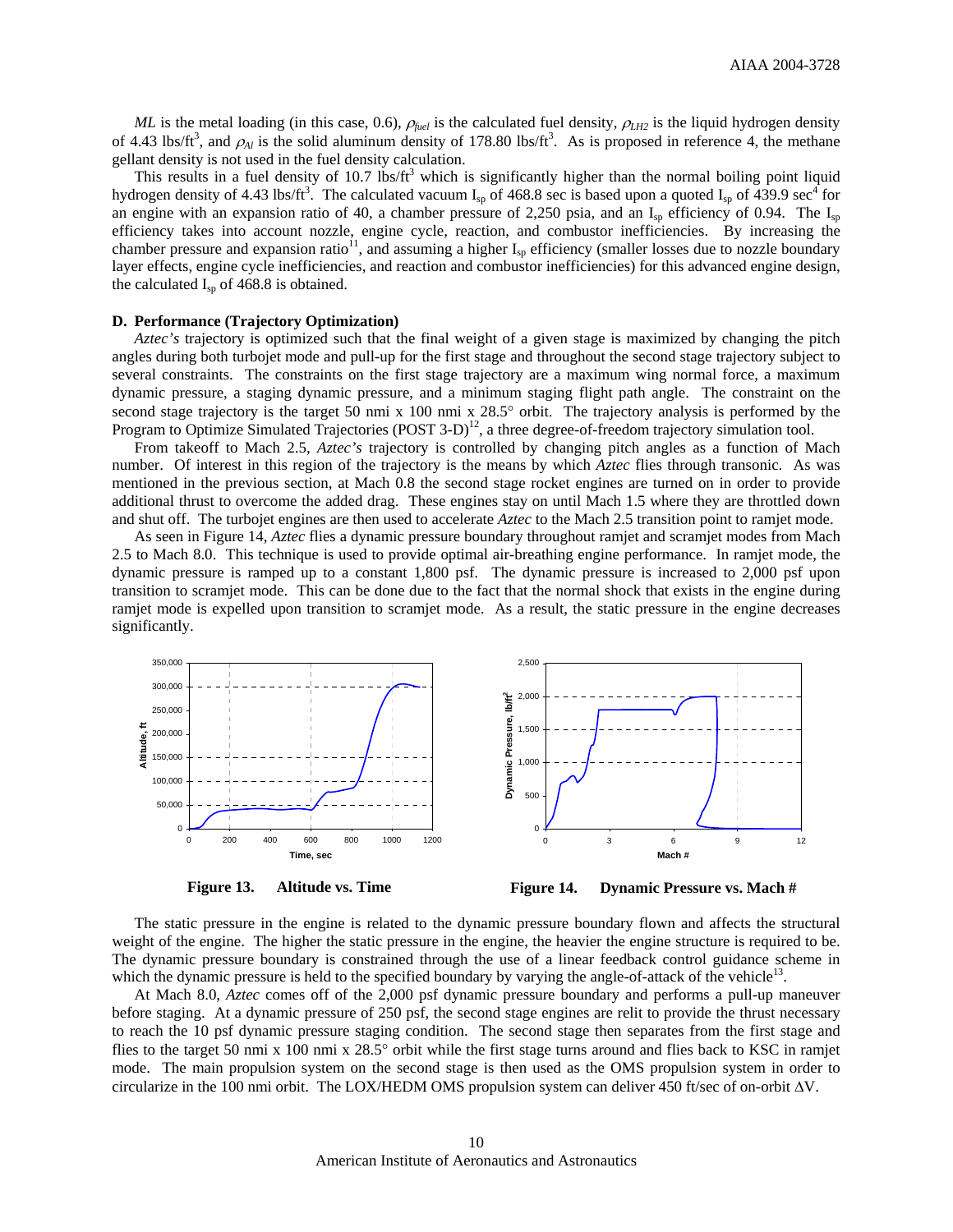The converged optimal baseline trajectory results in a first stage ascent MR of 1.473 and a second stage ascent MR of 3.034. The first stage flyback MR is 1.250. The ideal ascent ∆V provided by the first and second stage propulsion systems is 37,610 ft/sec, including 13,120 ft/sec of drag losses (measured inertially). The second stage mixture ratio is 4.2 while the first stage propellant weights are broken down in Table 4.

| Fuel         | Value       |
|--------------|-------------|
| Ascent JP-5  | 153,300 lbs |
| Flyback JP-5 | 43,400 lbs  |
| LOX          | 55,900 lbs  |
| <b>HEDM</b>  | 13,300 lbs  |

**Table 4. First Stage Propellant Breakdown** 

#### **E. Aerothermal Analysis**

The thermal protection materials and unit weights for  $Aztec$  are based upon analysis performed by MINIVER<sup>14</sup>, the miniature version of the JA70 General Aerodynamic Heating Computer Code. MINIVER takes as input trajectory information from POST and geometric information from the CAD discipline.

From MINIVER, maximum radiation equilibrium temperatures are determined over the centerline of the vehicle. The maximum skin temperatures are then used to determine the appropriate TPS on different parts of the vehicle in order to provide acreage percentages for each TPS type. TPS unit weights are scaled from previous airbreathing launch vehicle designs flying similar trajectories and using similar technologies<sup>15</sup>. Table 5 provides TPS results for both the first and second stage.

| <b>TPS</b>            | <b>First Stage</b>         | Second Stage               |
|-----------------------|----------------------------|----------------------------|
| <b>Fuselage TUFI</b>  |                            |                            |
| Unit Weight           | $1.59$ lbs/ft <sup>2</sup> | $1.59$ lbs/ft <sup>2</sup> |
| Acreage               | 56%                        | 39%                        |
| <b>Fuselage AFRSI</b> |                            |                            |
| Unit Weight           | 1.67 lbs/ft <sup>2</sup>   | 1.67 lbs/ft <sup>2</sup>   |
| Acreage               | 44%                        | 61%                        |
| Nose and Wing UHTC    |                            |                            |
| Nosecap Weight        | 150 lbs                    | $100$ lbs                  |
| Wing LE Unit Weight   | $0.84$ lbs/ft              | $0.84$ lbs/ft              |

**Table 5. First and Second Stage TPS Breakdown**

For *Aztec*, the TPS design features TUFI tiles on the windward side of both stages, AFRSI blankets on the leeward side, and UHTC on the nose and wing & tail leading edges of both stages. The remainder of the exposed wings on each stage is constructed of a high-temperature titanium-aluminide. This allows the wing to be designed as a hot structure, not requiring the tiles or blankets present on the fuselage. UHTC is used on the nose and wing  $\&$ tail leading edges in order to avoid the use of active cooling in these areas. Information on these TPS materials is found in reference 16.

#### **F. Mass Properties**

A spreadsheet model containing 75 parametric MERs for each stage is used to estimate the size and weight of *Aztec*. The vehicle weights are broken down into a 28 category, 3 level weight breakdown structure (WBS) for each stage. MERs are parametric equations that take in some related sizing and/or performance design input(s) and compute the weight of the component. For example, the MER used to estimate wing weight takes, as input, the wing thickness ratio, taper ratio, exposed planform area, and the maximum wing loading force. These particular MERs have a NASA Langley heritage, but are adjusted to account for new materials and advanced construction methods.

The mass properties spreadsheet adjusts the vehicle length to match the MR from the trajectory optimization discipline. The required mixture ratio from the trajectory discipline, and the PEF curve created by the configuration and CAD discipline, together supply the necessary information to size the main vehicle propellant tanks. For a two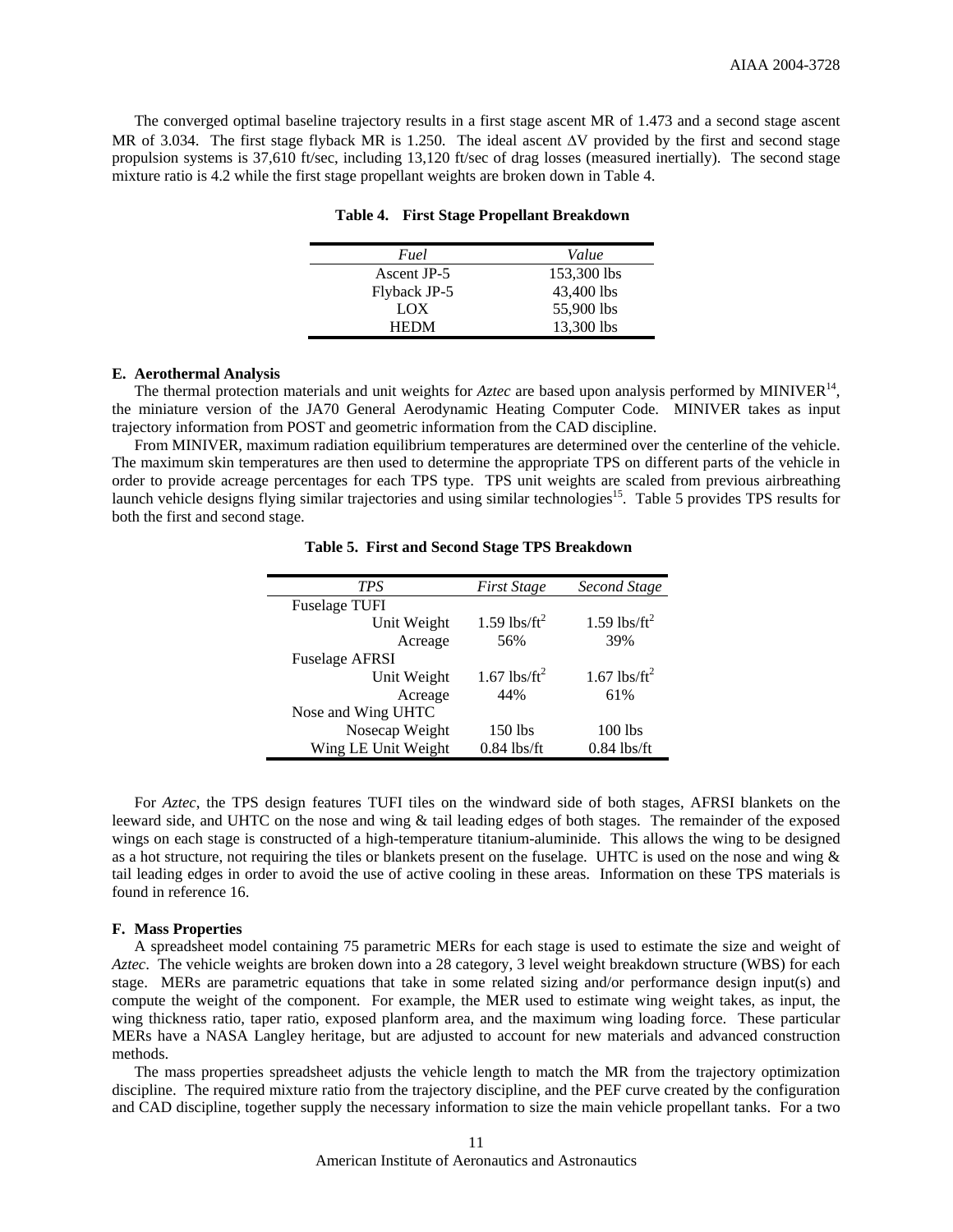stage vehicle, such as *Aztec*, the second stage is sized first and then the first stage is sized second. The second stage gross weight is considered to be the first stage payload weight. Once the vehicle is "closed" within the mass properties discipline, meaning the MR and mixture ratio for both the first and second stages matches the required MRs and mixture ratios from the trajectory optimization discipline, the results are sent back to the propulsion and trajectory disciplines to continue the iteration process around the main iteration loop. The design is considered converged when the MR and mixture ratio for the first stage and the MR for the second stage change by less than 0.1% from one iteration to the next.

Table 6 and Table 7 provide summary items from the full WBS for the first stage and second stage respectively. The full WBS is not included in this paper for brevity. Each dry weight component includes a 15% growth margin to take into account the likelihood of weight increases as the design matures.

| <b>WBS</b> Item                  | Weight      | <b>WBS</b> Item                  | Weight      |
|----------------------------------|-------------|----------------------------------|-------------|
| Wing & Tail Group                | 21,100 lbs  | Wing & Tail Group                | 6,900 lbs   |
| <b>Body Group</b>                | 14,500 lbs  | <b>Body Group</b>                | 16,700 lbs  |
| <b>Thermal Protection System</b> | $6,900$ lbs | <b>Thermal Protection System</b> | 6,800 lbs   |
| Landing Gear                     | 24,700 lbs  | Landing Gear                     | 3,500 lbs   |
| Main Propulsion System           | 75,800 lbs  | Main Propulsion System           | 7,200 lbs   |
| <b>OMS/RCS</b> Propulsion        | $0$ lbs     | <b>OMS/RCS</b> Propulsion        | 900 lbs     |
| Subsystems & Other Dry Weights   | 7,900 lbs   | Subsystems & Other Dry Weights   | 6,800 lbs   |
| Dry Weight Margin (15%)          | 22,600 lbs  | Dry Weight Margin (15%)          | 7,300 lbs   |
| Dry Weight                       | 173,600 lbs | Dry Weight                       | 56,100 lbs  |
| Payload Carried                  | 249,200 lbs | Payload Carried                  | 20,000 lbs  |
| <b>Flyback Propellants</b>       | 43,400 lbs  | <b>OMS/RCS</b> Propellants       | 3,200 lbs   |
| Residual, Reserve, and Unusable  | $4,100$ lbs | Residual, Reserve, and Unusable  | 2,800 lbs   |
| Propellants                      |             | Propellants                      |             |
| <b>Staging Weight</b>            | 470,300 lbs | <b>Insertion Weight</b>          | 82,100 lbs  |
| <b>Ascent Propellant</b>         | 222,500 lbs | <b>Ascent Propellant</b>         | 167,100 lbs |
| <b>Gross Weight</b>              | 692,800 lbs | <b>Gross Weight</b>              | 249,200 lbs |

# **Table 6. First Stage Summary WBS**

# **Table 7. Second Stage Summary WBS**

As seen in Table 6 and Table 7, the baseline *Aztec* has a gross weight of 693,000 lbs and a total dry weight of 230,000 lbs. The first stage dry weight is 174,000 lbs while the second stage dry weight is 56,000 lbs. The second stage gross weight is 249,000 lbs. The first stage fuselage is 98.4 ft from tip-to-tail, while the second stage fuselage is 90.7 ft from tip-to-tail.

#### **G. Operations**

*Aztec* is designed to be a highly operable and highly reusable space transportation system. The Architectural Assessment Tool – enhanced (AATe), developed at KSC<sup>17</sup>, is used to assess the *Aztec* space transportation system for its operational impacts, mainly costs and ground cycle times<sup>18</sup>. In AATe's determination of ground cycle time, the number of vehicles in the fleet is not taken into account.

In order to take into account how the required fleet size affects the ground cycle time per vehicle, the Arena discrete event simulation tool is used. Arena models the *Aztec* fleet flow through the entire ground operations process. Figure 15 shows this ground operations flow path in Arena.



**Figure 15.** *Aztec* **Ground Operations Flow Chart** 

The time spent at each facility is based upon that predicted by AATe for a fleet size of one vehicle. When additional vehicles are modeled by Arena within this ground operations flow, queues develop at certain facilities, such as the booster and orbiter processing facilities, thus increasing the ground cycle time per vehicle.

In order to determine the vehicle time spent at each facility for one vehicle, AATe takes into account both quantitative inputs and qualitative order of magnitude comparisons of *Aztec* to the Space Shuttle. Quantitative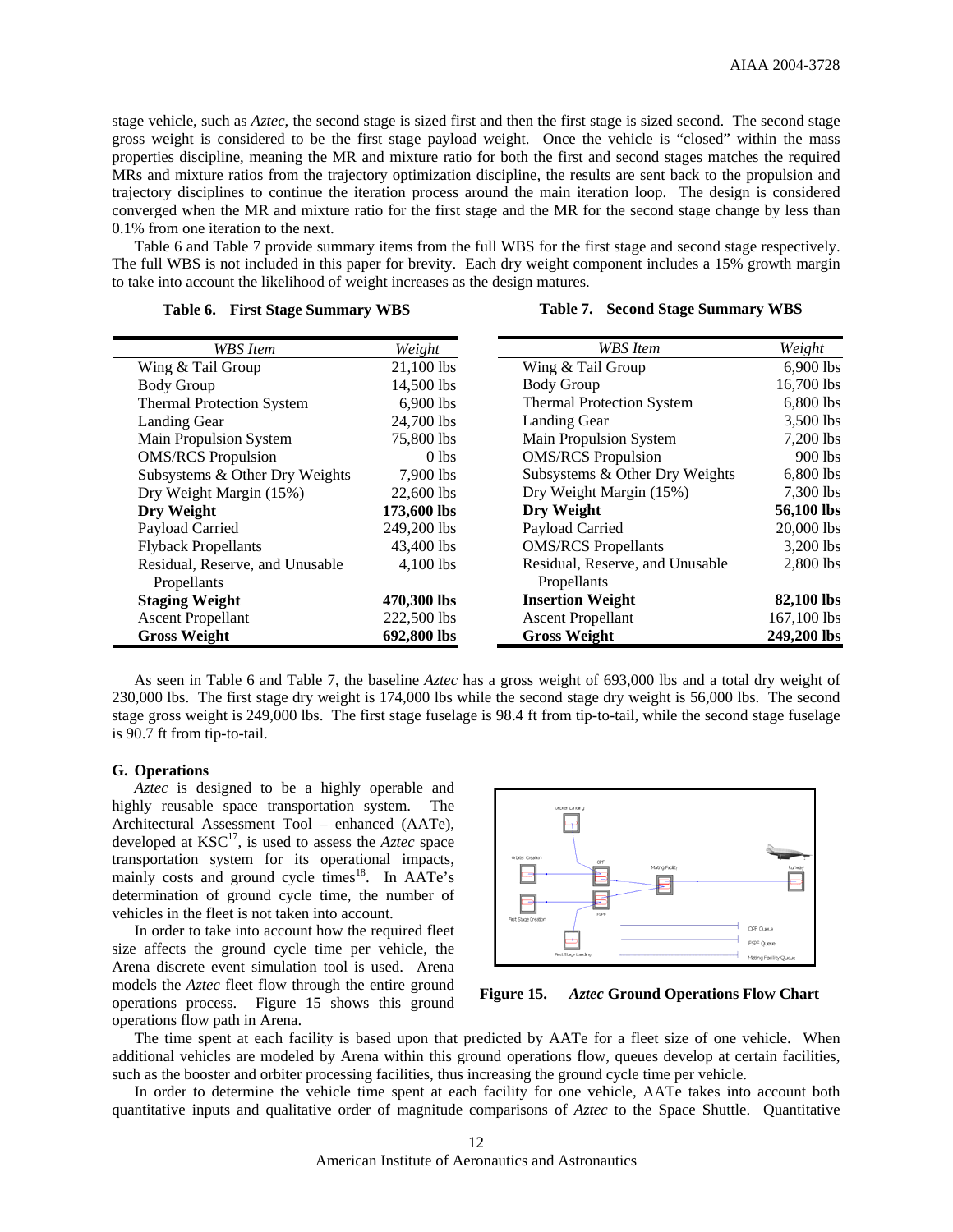inputs include overall vehicle reliability, airframe life, payload weight, dry weight, vehicle dimensions, vehicle design life, and payload demand per year. Outputs include ground cycle time, facilities cost, labor costs, and LRU costs.

*Aztec* uses various technologies to reduce cycle time and operating costs. These technologies include integrated vehicle health monitoring systems (IVHM), built-in test equipment, and electro-mechanical actuators instead of hydraulic actuators. Toxic fluids are avoided for the OMS and RCS engines. Long life and reliable airframe and engine components are used to reduce maintenance costs. The airframe can fly 1000 flights before replacement while the engines can fly 500 flights before replacement. The turbojet and ramjet modes provide *Aztec's* first stage with flyback capabilities. They also enable *Aztec* to taxi on the runway and fly between sites under its own power. They also provide additional and safer abort scenarios during ascent.

*Aztec* is assumed to be operated by a commercial company using a future spaceport and runway at KSC. The spaceport infrastructure is assumed to be a shared asset provided by the federal or local government, much like an airport today. Spaceplane operators pay a user fee per flight, but are not required to pay for the spaceport design, construction, or maintenance, much like commercial airliners today.

An estimated operating crew of 660 "touch" labor personnel for the first stage and 540 for the second stage are required to operate a single *Aztec* vehicle based upon the economic flight rate of 17.0 flights per year. A single *Aztec* vehicle is capable of flying 20 flights per year with a ground cycle time of 15.8 days and an assumed mission time of 2 days. The user fee that the spaceplane operators must pay to the spaceport is estimated to be \$50,000 per flight in FY\$2004.

#### **H. Safety & Reliability**

*Aztec* is designed to be a highly safe and reliable space transportation system. *Aztec* safety and reliability analysis is performed by GT-Safety II, a top-level MS Excel-based spreadsheet tool used for determining safety and reliability metrics for RLVs. GT-Safety II required both quantitative and qualitative inputs. The quantitative inputs include information about the vehicle configuration (number of stages, number of engines, total amount of propellant), vehicle geometry (total vehicle wetted area, length, width, and height), and vehicle usage (crew per flight, passengers per flight, flights per year, and ground personnel touches per flight). The qualitative inputs are relative safety and reliability comparisons between the vehicle in question and the Space Shuttle. These include such features as launch abort options, propellant toxicity and volatility, and ground handling complexity.

*Aztec* uses highly safe and reliable engines and TPS on both the first and second stage. The first stage TBCC engines have a failure rate of 1 in 5,000 while the second stage rocket engines have a failure rate of 1 in 6,000. The first stage can lose three of the ten TBCC engines without losing the vehicle, while the second stage can lose one of the three rocket engines without losing the vehicle. Both stages have an IVHM system to quickly warn of any developing problems so proper action can be taken to avoid system failures. Both stages avoid the use of potentially unsafe high pressure hydraulic actuators in favor of electro-mechanical actuators.

These factors all help to make *Aztec* an extremely safe and reliable vehicle. *Aztec's* predicted loss of mission is 1 in 717 flights, and the predicted loss of vehicle is 1 in 2,431 flights. This translates into an *Aztec* reliability of 0.9996 in terms of loss of vehicle.

#### **I. Cost and Economics**

An analysis of *Aztec's* development, production, and operational costs and an assessment of the potential revenue stream are used to investigate the economic viability of *Aztec*. Development and production cost estimation is performed using the NASA-Air Force Cost Model (NAFCOM-99). This model contains a set of subsystem weight-based CERs for various vehicle component groups and also includes programmatic cost estimation for systems test hardware, integration, assembly  $\&$  checkout, system test operations, ground support equipment, systems engineering & integration, and program management. Operational cost estimation is performed by AATe. These costs include facilities cost, labor costs, and LRU costs.

The assessment of potential revenue streams is performed using the Cost and Business Analysis Module (CABAM) developed at Georgia Tech. CABAM uses data from the NASA Commercial Space Transportation Study (CSTS) to approximate the price elastic behavior of potential markets<sup>19</sup>. Four different potential markets can be analyzed: commercial cargo, commercial passenger, government cargo, and government passenger. For each market, a curve of annual payload mass (or number of passengers) as a function of the price charged is used. For *Aztec*, only the two cargo markets are potential sources of revenue as *Aztec* is not designed to carry passengers. CABAM determines the market price per pound of payload delivered to orbit that results in a \$0 net present value (NPV). In other words, CABAM determines the necessary price that needs to be charged in order to make up the initial costs of the venture plus some percentage in profit (commercial incentive return).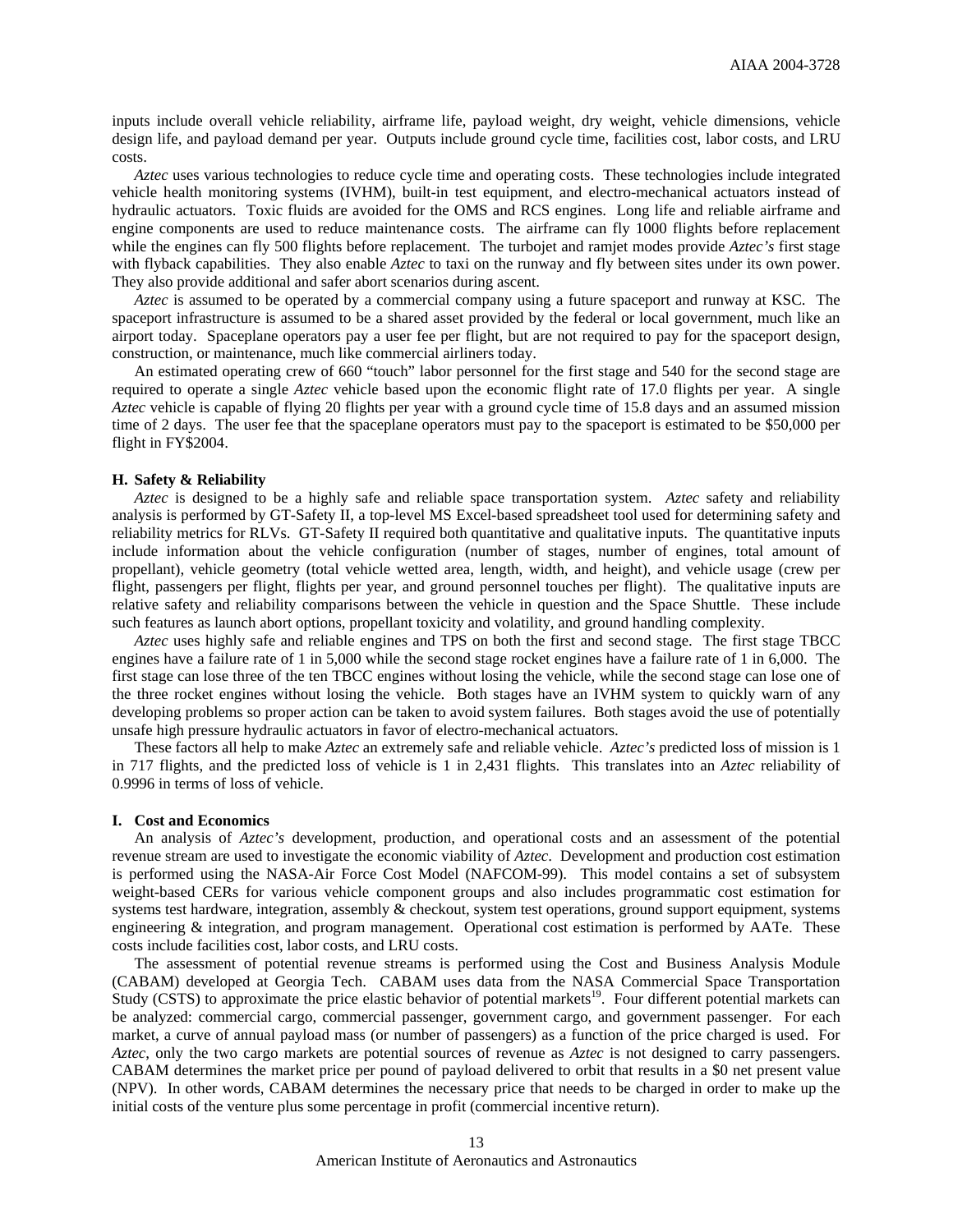#### *1. Business Model*

*Aztec* will be operated by a commercial company, but much of the DDT&E costs will be paid for by the federal government. The government benefits from this investment in technology development, because the resulting reduction in launch costs will ultimately save the government, which is a heavy user of launch services, money in the long run. This will, in turn, eventually benefit taxpayers. As a result, the government is assumed to pay for 100% of the first stage TBCC engine development and 100% of the second stage HEDM engine development. In addition, the government also is assumed to pay for 25% of both the first and second stage airframe development. The government also is assumed to pay for launch facilities for the vehicle with the company paying a \$50,000 user's fee per launch. The government is assumed to purchase the first vehicle produced. The government also guarantees commercial loans to the company so financing can be obtained at a reduced interest rate of 7.5%. The commercial company will pay for all production costs associated with building the vehicle. The company will also pay for all operating costs and all financing costs resulting from the aforementioned government loans.

An inflation rate of 2.1% and a tax rate of 30% are used for this economic analysis. The program starts in 2018 with initial operating capability (IOC) in 2025. The flight program will continue until 2045. A 20% cost margin is used for all DDT&E and TFU costs to account for potential cost increases during vehicle development and production.

#### *2. Economic Results*

Using the above inputs, the resulting Weighted Average Cost of Capital (WACC) plus the required commercial incentive return (2.5%) is 14.63% with a fleet size of a single vehicle. The resulting steady state flight rate is 17 flights per year, of which 4.9 flights per year are commercial (28.7% commercial). The vehicle operates for 20 years and flies for a total of 340 flights. The total Life Cycle Cost (LCC), without discount, is predicted to be \$28.55B.

As seen in Table 8, the total cost from the start of the program to acquisition of the first vehicle is \$13.64B. This cost includes airframe and engine DDT&E for both the first and second stages, acquisition of the first and second stage airframes, ten first stage TBCC engines, three second stage HEDM rocket engines, and the launch facility cost. Of this \$13.64B, the government contributes \$7.52B.

| <i>Item</i>                    | <b>First Stage</b> | Second Stage | Total      |
|--------------------------------|--------------------|--------------|------------|
| DDT&E - Airframe               | \$4,285 M          | \$3,871 M    |            |
| DDT&E - Engines                | \$1,076 M          | \$660 M      |            |
| <b>Total DDT&amp;E</b>         | \$5,361 M          | \$4,531      | \$9,892 M  |
| TFU - Airframe                 | \$881 M            | \$791 M      |            |
| TFU Per Engine                 | \$153 M            | \$89 M       |            |
| <b>Total TFU*</b>              | $$1,953$ M         | \$1,027 M    | \$2,980 M  |
| Facilities / GSE Acquisition   |                    |              | \$766 M    |
| <b>Total for First Vehicle</b> | \$7,314 M          | \$5,558 M    | \$13,638 M |

### **Table 8.** *Aztec* **Non-Recurring Cost Summary**

\*Includes 85% learning curve effect for engine set

Recurring costs including labor and materials costs required to maintain and operate the vehicle, propellant costs, insurance costs, and site fees are shown in Table 9. Labor costs include the cost of employing people to work on a variety of vehicle operations including cargo processing, traffic control, launch and landing, integration, depot, support, logistics, and management<sup>18</sup>. Materials costs include the cost required for routine replacement of vehicle components or line replacement units (LRUs). Propellant costs are calculated using the following unit costs for the three main propellants: \$0.10/lb of LOX, \$0.07/lb of JP-5, and \$2.00/lb of HEDM. Insurance costs are for limited liability coverage for the vehicle (hull insurance) and do not cover the payload or liability on public collateral injury. It is assumed that the government will provide indemnity as needed for those items. The final recurring cost item is a site fee of \$50,000 per flight. As mentioned previously, this is a user fee that the spaceplane operators must pay to the spaceport. Including all these items, each flight of *Aztec* is estimated to cost \$11.72M.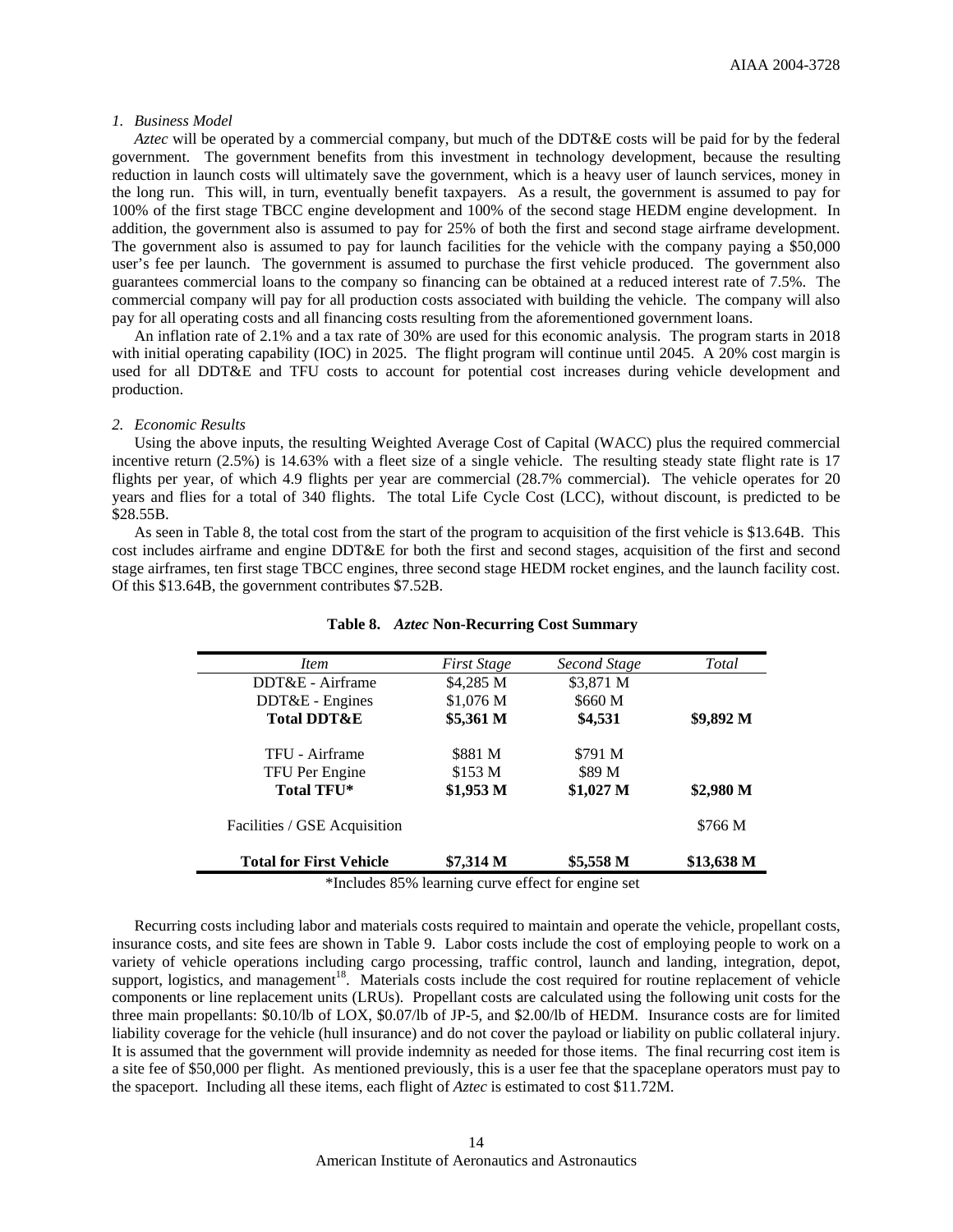| <i>Item</i>                            | Value               |
|----------------------------------------|---------------------|
| Launch Market Flight Rate Demand       | 17.0 Flights / Year |
|                                        |                     |
| Fixed Labor Cost Per Year              | \$57.14 M           |
| Variable Labor Cost Per Flight         | \$4.78 M            |
| Fixed Materials Cost Per Year          | \$16.54 M           |
| Variable Materials Cost Per Flight     | \$1.38 <sub>M</sub> |
| Propellant Cost Per Flight             | \$0.14 <sub>M</sub> |
| Insurance Cost Per Flight              | \$1.04 M            |
| Site Fee Per Flight                    | \$0.05 M            |
| <b>Total Recurring Cost Per Flight</b> | \$11.72 M           |

#### **Table 9.** *Aztec* **Recurring Cost Summary**

An economic summary of *Aztec* is shown in Table 10. The resulting market price per pound of payload delivered to a 100 nmi due east orbit is \$7,102/lb. This price includes recurring costs, amortized DDT&E costs, financing costs, and company profit. Relative to current expendable launch vehicle prices which range from \$4,000/lb to \$5,000/lb, this result is disappointing. The result is more promising when compared to the Space Shuttle, but dramatic decreases in launch prices are unlikely with the engineering and economic assumptions used for *Aztec*.

#### **Table 10.** *Aztec* **Economic Summary**

| <i>Item</i>                                                                                                                                                         | Value                |
|---------------------------------------------------------------------------------------------------------------------------------------------------------------------|----------------------|
| Market Price Per Pound (to meet financial return where $NPV = 0$ )                                                                                                  | \$7,102/lb           |
| Life Cycle Cost Per Pound (pre-Government Contribution)                                                                                                             | \$4,191/lb           |
| Life Cycle Cost Per Pound (post-Government Contribution)                                                                                                            | \$3,087/lb           |
| Recurring Cost Per Pound (operations + propellant + insurance + site fee)                                                                                           | \$586/1 <sub>b</sub> |
| Recurring Operations Cost Per Pound (operations + propellant)                                                                                                       | \$531/1 <sub>b</sub> |
| Weighted Average Cost of Capital $(WACC)$ + Incentive Return                                                                                                        | 14.63%               |
| Flight Rate Per Year for Above Price (fractional)                                                                                                                   | 17.0                 |
| % of Flights that are Commercial                                                                                                                                    | 28.7%                |
| Number of Booster Units Acquired (Lifetime $= 1,000$ Flights)                                                                                                       |                      |
| Number of Orbiter Units Acquired (Lifetime $= 1,000$ Flights)                                                                                                       |                      |
| Number of TBCC Propulsion Units Acquired (Lifetime = 500 Flights)                                                                                                   | 10                   |
| Number of HEDM Propulsion Units Acquired (Lifetime = 500 Flights)                                                                                                   | 3                    |
| Total Life Cycle Cost (LCC) without Financing pre-Government Contribution<br>Total Government Contribution (DDT&E, Facilities Development, 1 <sup>st</sup> Vehicle) | \$28.55B             |
|                                                                                                                                                                     | \$7.52B              |

# **V. Conclusion**

*Aztec*, a new TSTO hypersonic RLV utilizing TBCC and HEDM propulsion technologies, has been presented. *Aztec* is designed to deliver 20,000 lbs to a 100 nmi x 100 nmi x 28.5° orbit due East out of Kennedy Space Center (KSC). The gross lift-off weight (GLOW) was estimated to be 690,000 lbs and the total dry weight for both stages was estimated to be 230,000 lbs for this mission. Advanced propulsion systems, high strength and high temperature structural materials, composite propellant tanks, advanced TPS materials, and EMAs for control surface actuation are several of the advanced technologies incorporated into the *Aztec* design. The use of HEDM fueled second stage engines significantly decreased the physical size of the second stage and in turn decreased such key factors as the second stage dry weight and overall aerodynamic drag.